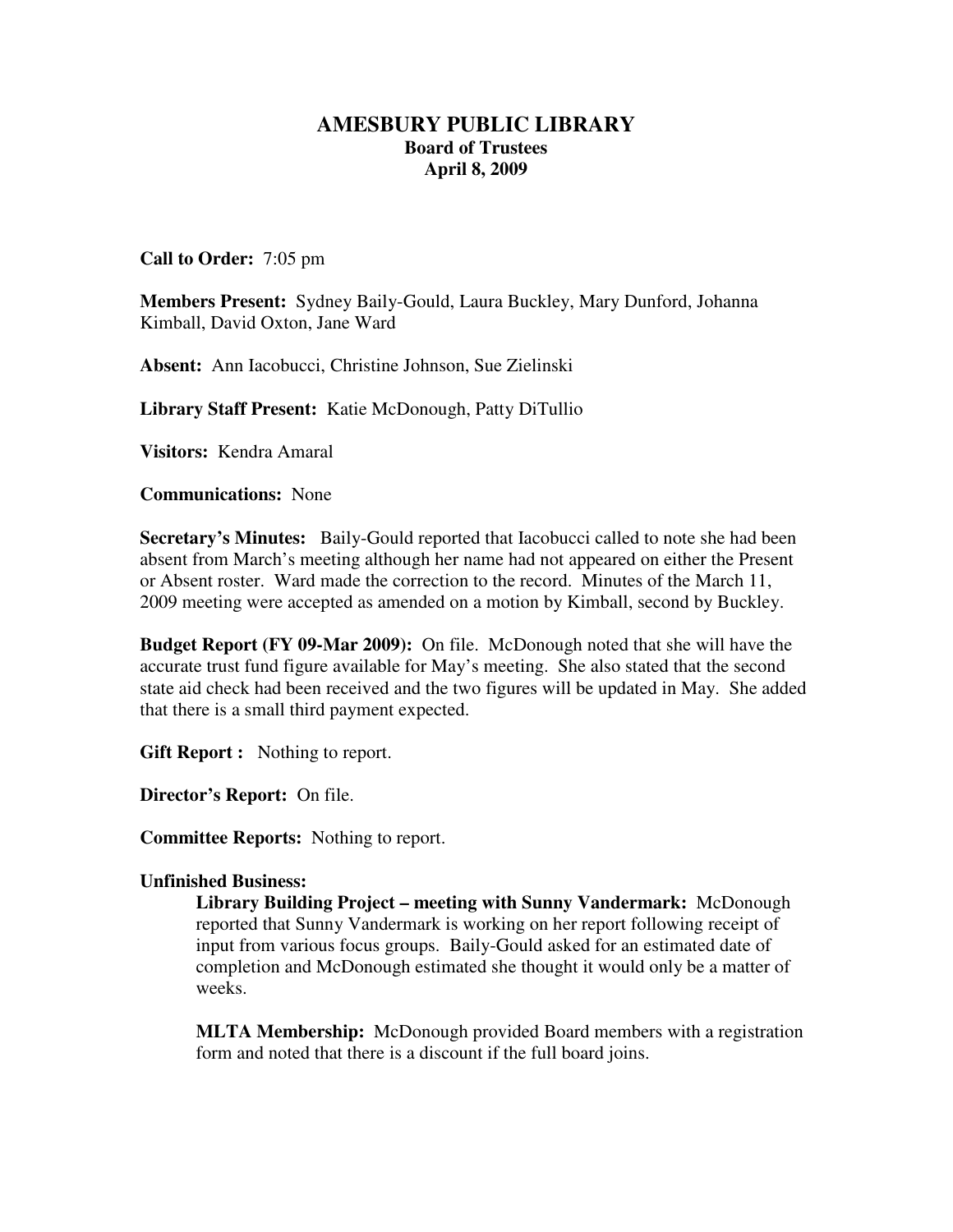## **New Business:**

**Reduction in hours or services:** McDonough provided patron count statistics and staffing report for Board members. She reported to the Board that with two staff positions frozen, one lost, and the children's librarian on maternity leave, staff coverage of the library is insufficient. She said that even with using subs, the library is not getting by providing both 50 hours and current services with current staffing levels. DiTullio explained that staff are being pulled from job description tasks in order to man the circulation desk. She added that many times the situation means that if someone is out sick, the library could close at a moment's notice. McDonough added that circulation is becoming all they are capable of doing with staffing levels so low. She asked the Board to consider two options: Reduce services to focus on check in and check out and purchase of materials, or reduce library hours by one full day on Thursday which drops operation hours from 50 to 43.

Dunford asked if the reduction in hours would affect consortium membership. McDonough replied that 43 would be the minimum number of hours to remain a member of the consortium with a waiver obtained. She added that with a waiver in place because of reduced hours, the library would also receive a reduced state aid, or 75% instead of full aid. Buckley asked if reciprocity with other libraries would remain intact if we operate with a waiver. McDonough replied yes, but if we dipped below the minimum required by the waiver, we would lose this.

Board members all agreed these were two very undesirable options to choose from. Buckley suggested making lists of pros and cons of each option, and Board members agreed. Baily-Gould suggested the Board consider Monday rather than Thursday as closing day as part of the discussion. Board member discussion about pros and cons of each option ensued. Discussed were: consecutive days off for staff, burden on staff that work weekdays only, and the burden book delivery would put on Tuesday should the library close on Monday. Discussion arrived at the conclusion that a reduction in hours was the best of a bad choice, and that closing Monday was the best possible option.

Buckley made a motion that the library hours will change effective Monday, April 27, 2009, with new hours as follows: Closed on Sunday and Monday, open Tuesday and Wednesday 10am-9pm, open Thursday through Saturday 10am-5pm. Dunford seconded. Motion passed unanimously.

**FY10 Budget Proposal:** McDonough reported that the FY10 budget meets the minimum appropriation requirement to the penny. She added that if the Council cuts the budget below the present figure of \$595,012.00, the library will need to apply for a waiver and prove that its budget wasn't cut disproportionately among other Town budgets. Buckley made a motion to recommend this budget to the Mayor, Kimball seconded. Motion passed unanimously.